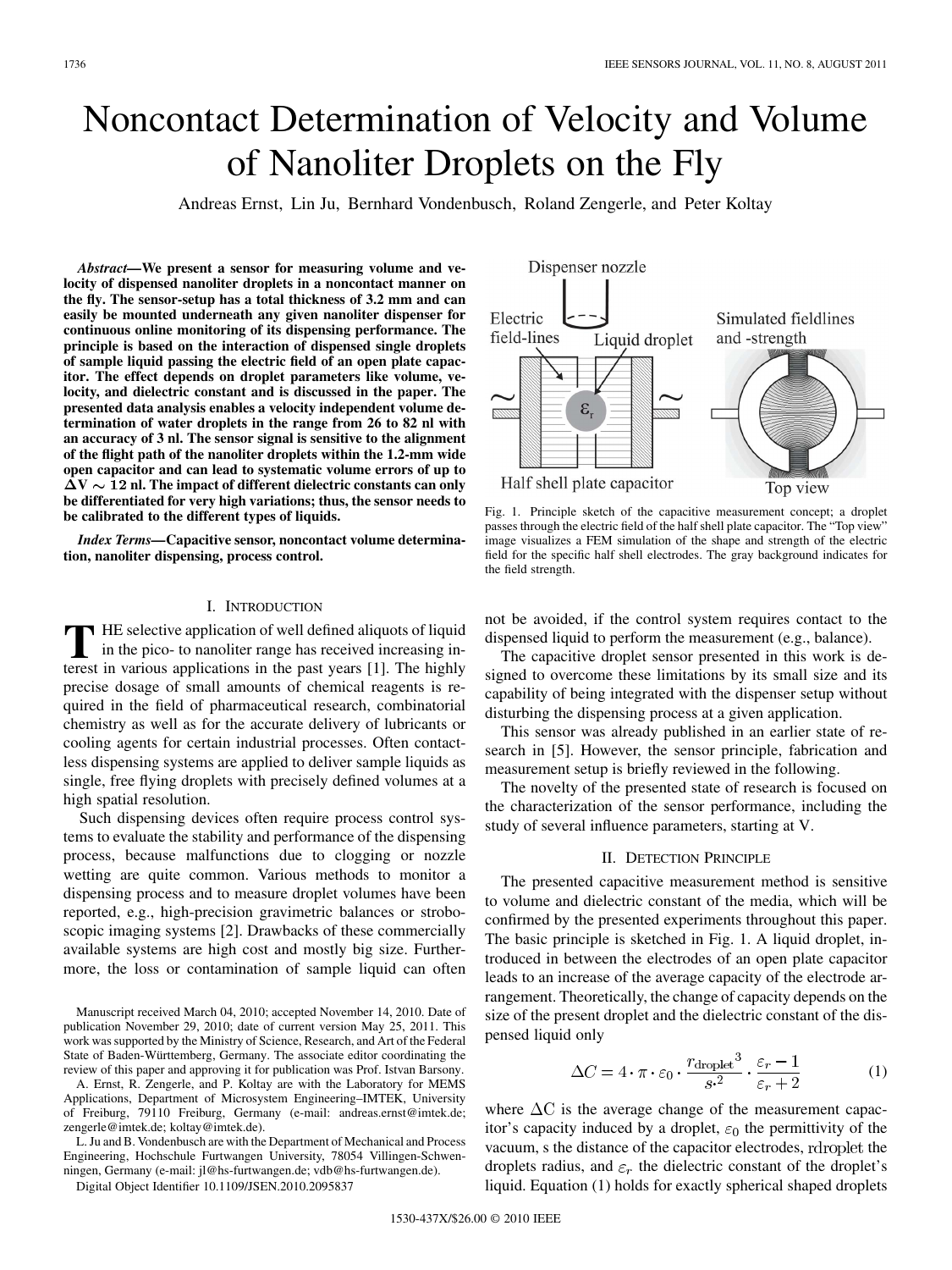

Fig. 2. Populated sensor PCB prototype V2.1 adapted to the PipeJet™ dispenser P18 [4]. The enlarged aspect visualizes the sensor capacitor consisting of a sliced standard through connection.



Fig. 3. Block diagram of the measurement chain. The detailed section shows the low impedance front end, indicating the simple connection of the guard to ground potential.

measured at stationary conditions with an open plane parallel plate capacitor.

However, in reality a dispensed droplet passes through the capacitor with a specific velocity and fluctuations in the droplets shape. Even long jets can occur, depending on the ejection characteristics of the specific liquid. Furthermore, the capacitor presented in this paper consists of two half shell electrodes and therefore (1) can only be considered as a first approximation.

## III. SENSOR PROPERTIES

The presented sensor is completely manufactured in standard PCB (printed circuit board) technology, which allows for an easy integration of the sensor capacitor at low cost fabrication of the whole sensor unit. The measurement capacitor is realized by a symmetrically separated standard through connection (via) featuring an inner diameter of  $d = 1.2$  mm. Therefore, two half shell electrodes are created, which enable droplets, with volumes in the range from (V<sub>drop</sub> = {5 - 120 nl}  $\leftrightarrow$  d<sub>drop</sub> =  $\{212-612 \ \mu m\}$ , to pass through; see Fig. 2. An advantage of the use of half shell electrodes is the specific shape of the electric field (see Fig. 1), which increases the sensitivity to changes in capacitance caused by a droplet [3]. This is an essential detail which enables to measure the very small droplets with a comparably large capacitor.

The electrical transformation of the changes in capacitance to significant, interpretable voltage signals is implemented by a low impedance front end of an inverting high-pass filter, modulated by a measurement sine frequency of  $f = 160$  kHz at  $U_{\rm pp}$  = 20 V; see Fig. 3. An induced droplet in between the electrodes leads to an increase of the average capacitance of the measurement capacitor, which goes along with a shift in the gain-response of the filter. Thus, the amplitude of the front end output voltage will follow the capacitive change proportionally.

The generated signals are further conditioned by two successive amplification steps followed by an adapted rectification and smoothing. For more details on this see [5].

Another important feature to improve the accuracy of the measurement of small capacitive alternations is the so called "guard-ring" technology. A guard-ring in form of a third electrode, which surrounds the front end, protects the measurement chain from the influence of occurring bulk- and surface leakage currents. An attractive advantage, provided by the used low impedance front end is the virtual connection to ground

potential. It allows for a passive guarding to ground by the connection of the guard to ground potential of the circuitry [6], [7]. Therefore, it is possible to use an extensive ground area, which covers the whole sensor PCB as guard-ring. Furthermore, the complete aluminum housing of the used dispensing system is connected to the guard; thus, the analog circuit is protected from the influence of the high-voltage piezo actuation of the used dispenser; see Section IV.

## IV. MEASUREMENT SETUP

The complete measurement setup to perform the presented experiments, described in the following, consisted of a PipeJet™ P18 dispenser module from BioFluidix GmbH [8], combined with an adapted sensor support and the sensor PCB prototype shown in Fig. 2. The dispenser features a nozzle diameter of  $d_{\text{nozzle}} = 500 \ \mu \text{m}$  with a distance to the capacitor of  $h = 1.4$  mm, defined by the support.

A precise evaluation of the presented sensor requires a reliable correlation of the analog sensor signals to the corresponding droplets' volumes and flight characteristics. The precise volume determination of single dispensed droplets in the target volume range is realized by a high precision gravimetric balance from Sartorius (SC2), which was installed below the dispenser–sensor arrangement. Thus, each dispensed droplet can be monitored by the sensor before it impinges on the balance. A stroboscopic camera completes the setup, which enables to image the droplet's characteristics like shape fluctuations and velocity with respect to the dispensing parameters. The whole setup was installed on a vibration cushioned table and shielded by a wind shield cover to prevent environmental influence. Fig. 4 provides a sketch of the complete setup.

The PipeJet™ dispenser technology is based on a piezo-electric actuator to generate free-flying droplets in the nanoliter range. A brass piston, driven by the piezo-electric stack, squeezes a liquid filled elastic polymer micro tube. Therefore, the inner volume of the tube becomes reduced, and the displaced liquid is forced to move into the direction of the dispenser nozzle (outlet) as well as back into the liquid reservoir (inlet). Due to the fluidic resistance ratio from the displacement area to the outlet nozzle versus from the displacement area to the inlet reservoir, a well-defined fraction of liquid is ejected out of the nozzle as free flying droplet almost independent on liquid viscosity. The volume and velocity of the dispensed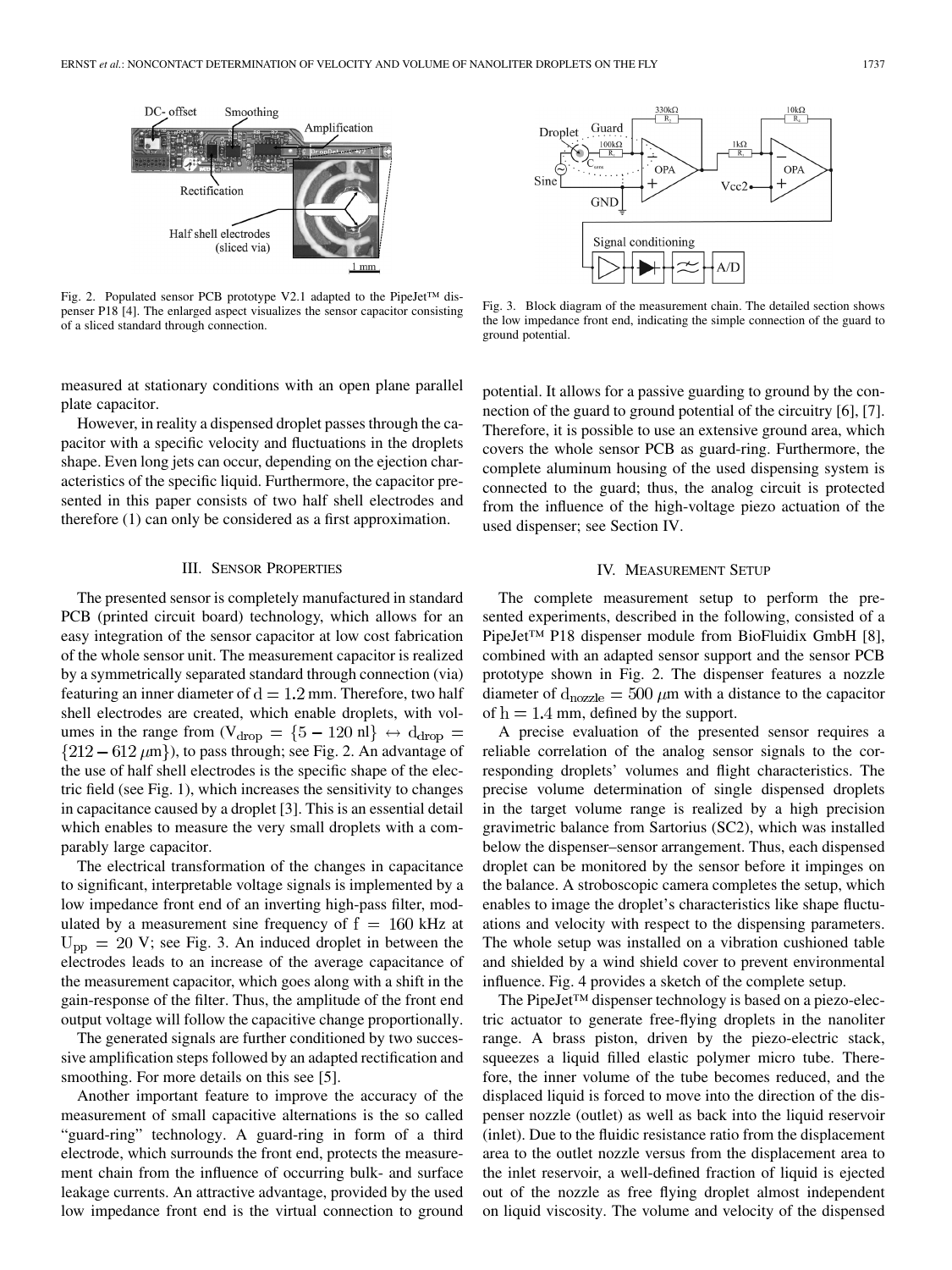

Fig. 4. Principle sketch of the complete measurement setup, used for the characterization of the sensor performance.



Fig. 5. Typical sensor signal generated by a pure water droplet. The stroboscopic picture sequence correlates significant points in time to particular droplet positions in the sensor capacitor. The shown images are recorded from earlier experiments; thus, the distance from nozzle to sensor is different at the presented setup. The images are used for the visualization of the droplet positions only.

droplets can be adjusted by varying the extension length and extension velocity of the piezo-electric actuator [4].

#### V. SENSOR PERFORMANCE

In an earlier publication [5], the sensor setup was used for droplet presence detection only, without the capability of measuring the droplet volume or droplet velocity precisely. The previously investigations on the sensor signals, generated by pure water droplets, have shown a certain dependency of the sensor signal peak value to the causative droplet volume, which is studied and quantified in more detail in the following.

Fig. 5 presents a typical time dependent sensor signal correlated to certain droplet positions during a droplet's flight through the sensor capacitor. The signal correlation to the droplet positions was determined by comparing stroboscopic images at certain points in time to the generated signals [2].

The negative peak at the beginning of the signal  $(t_0 \text{ to } t_1)$  indicates for an approaching liquid droplet. This voltage decrease might be explained by a capacitive coupling effect of a growing droplet via the liquid column inside the dispenser to GND potential. This entails a decrease of the charge on the measurement electrode, caused by the presence of the droplet, connected to the reservoir by the liquid column, before the droplet tears off. However, this aspect was not studied in greater detail yet.

The time interval from  $t_1$  to  $t_2$  is the time between a droplet's tear off from the nozzle, representing the disconnection from the liquid column, until it exits the capacitor. For the present set up, this gives an apposite estimate for the time of flight (ToF) of a droplet through the sensor capacitor. The increase in the signal amplitude to  $U_{\text{max}}$  during this time interval is caused by the change in capacity induced by the presence of the droplet in between the capacitor electrodes. This increase continues until the droplet exits the capacitor, which is obviously based on the specific characteristics of the read out circuit. For  $t > t_2$  the signal decays to its initial value with a certain time constant defined by the amplification circuit.

Quantitative studies on the signal characteristics have shown that the peak signal value is influenced by the droplet volume as well as by the droplet velocity.

The linear coherence of these values was experimentally found and is described in more detail in [9].

Therefore, the peak signal value cannot be considered as primary sensor value alone, independently of the droplet's velocity.

Nevertheless, it has been found empirically that the droplet volume as function of the peak signal value and the droplet velocity can be described very well by the following equation:

$$
V_{\text{droplet}} = C_1 \cdot U_{\text{max}} + C_2 \cdot u_{\text{droplet}} + C_3 \tag{2}
$$

where  $U_{\text{max}}$  is the signal peak value and  $u_{\text{droplet}}$  the droplet's velocity. The factors  $C_1$  to  $C_3$  are necessary values to calibrate the sensor performance to standard reference measures for the droplet volumes. Equation (2) thus enables the determination of the droplet volume directly from the sensor signal. However, in order to be able to apply (2) for calculation of the droplet volume the calibration constants  $C_1$  to  $C_3$  have to be determined by a calibration experiment first. Further, for every measurement the signal peak values, defined by  $U_0$  to  $U_{\text{max}}$  (see Fig. 5) as well as the droplet velocity have to be inserted to be able to apply (2) correctly.

The signal peak value can be determined straight forward form the analog signal by simple peak detection methods. The velocity of the droplet  $u_{\text{droplet}}$  however remains unknown in first instance, but it turns out that an essential feature of the presented setup is the ability to estimate the droplet velocity directly from the generated analog signals like described and validated in the following.

# *A. Droplet Velocity Estimation*

The droplet velocity is defined by a certain distance which the droplet transmits at a specific time interval. A droplet specific time interval is given by the ToF, which the droplet needs to pass through the sensor. An inverse relation of ToF to the corresponding transmitted distance, defined by the sensor capacitor height (here  $s = 1.6$  mm), gives a simple estimate for the droplet's velocity. Therefore, the droplet velocity can be calculated by the following equation:

$$
u_{\text{droplet}} \approx \frac{s}{t_2 - t_1}.\tag{3}
$$

For an experimental validation of (3) the estimated results of  $u<sub>droplet</sub>$  according to (3) were correlated to standard reference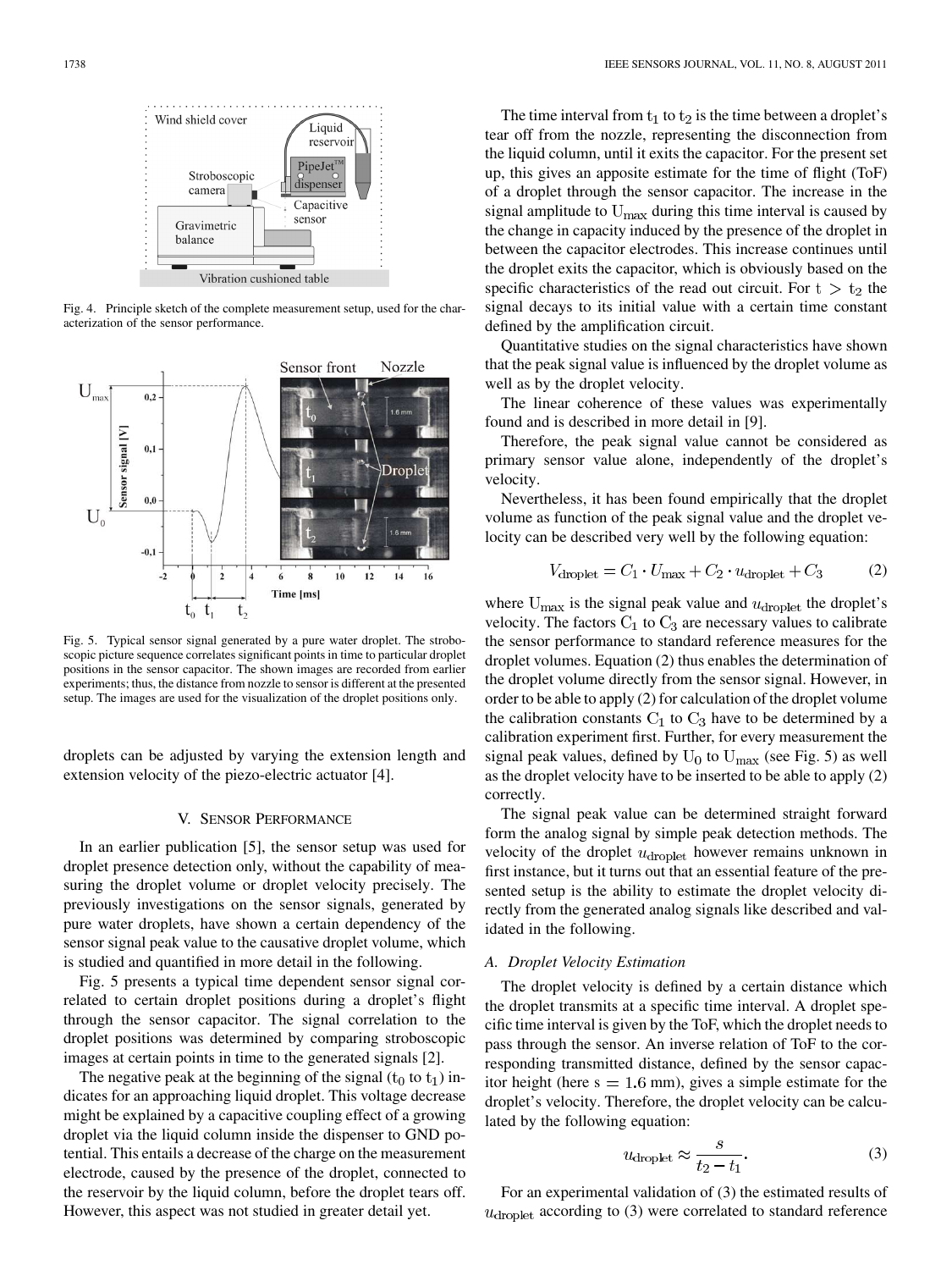

Fig. 6. Correlation of the stroboscopic estimated droplet velocities versus the signal extracted droplet velocities.

measurements for the droplet velocity, based on stroboscopic image sequences.

Therefore, several images of one stroboscopic recorded droplet sequence were evaluated with respect to the distance, covered by the shown droplet. Thus, the droplet velocity can be calculated by

$$
u_{\text{Strobo}} = \frac{d_{\text{drop}}}{\Delta t \cdot (n_{\text{image}} - 1)}\tag{4}
$$

where  $d_{drop}$  is the distance [m] which the droplet covered, identified by the images,  $\Delta t$  [s] is the time shift in between the individual images and  $n$  indicates for the number of images of the used sequence.

Droplet velocities, calculated according to (4) were used as validation reference and depict on the x-axis in Fig. 6. The error for this measurement was estimated by the size of the blur surrounding the droplet image. Additionally, a time error of  $\Delta t = 0.1$  ms was considered as measurement uncertainty due to the shutter time of the used camera [10]. The errors depict on the y–axis, arise from the standard deviation, applying (3) to 40 individual measurements for each velocity regime, respectively. The results of the validation experiment are shown in Fig. 6, illustrating the resulting error bars.

Fig. 6 shows a diagram of the droplet velocity estimated directly from the sensor signal according to (3) correlated to the stroboscopic measured droplet velocity according to (4). The dashed line serves as guideline to the eye, indicating the regression  $y_{(x)} = x$ .

Obviously, (3) enables a quite accurate estimate of the droplet velocity in the range from 0.5 m/s to 1.2 m/s with an error of typically less than 0.1 m/s. Thus, velocity values determined from the analog signal according to (3) can be used as reasonable estimates of  $u_{\text{droplet}}$  to be inserted in (2).

### *B. Droplet Volume Measurement*

To evaluate the sensor performance with respect to droplet volume, a previously performed experiment was reconsidered, where droplets of various size where dispensed at constant velocity of  $u_{\text{droplet}} = 0.7 \text{ m/s}$ ; see [5]. It was found that the signal peak values correlate well with the corresponding droplet volume for droplets of constant velocity. More extensive investigations have shown that for different droplet velocity regimes



Fig. 7. Correlation of the gravimetrically determined droplet volumes (standard reference) to the volumes calculated according to (2) by the sensor generated signals. The gray line serves as guideline  $(y_{(x)} = x)$  and does not represent a linear fit of the results!

the signal peak values correlate to the droplet volume as well, but feature specific regression slopes for each velocity.

In order to study the sensor performance regarding the droplet volume at variable droplet velocities, further experiments were accomplished where 230 single droplets of individual droplet volumes in the range from  $V = \{26 \text{ to } 82 \text{ nl}\}\$ and individual droplet velocities from  $u = \{0.17 \text{ to } 0.96 \text{ m/s}\}\$ were measured by the described measurement set up (see Section IV).

The determination of the droplet volumes by the sensor according to (2) required the definition of the calibration factors  $C_1$  to  $C_3$  first. This was realized by applying standard multiple regression estimation to the experimentally gained set of signals, in correlation to the corresponding gravimetrically determined droplet volumes as reference. The acquired data set lead to the definition of the calibration factors like follows:  $C_1$  = 117.8 nl/V,  $C_2 = 29.8$  nls/m and  $C_3 = -7.2$  nl.

Applying (2), including the described factors and droplets velocities, calculated by (3), enabled to determine single droplet volumes directly from the measured signals like shown in Fig. 7. Here the gravimetrically determined droplet volumes  $(x$ -axis) are compared to the volumes calculated according to (2) (*y*-axis). The certain parameters  $U_{\text{max}}$  and  $u_{\text{droplet}}$ , required for the application of (2) are directly determined from the generated analog sensor signals. The gray line serves again as guideline, depicting a 100% correlation, whereas the dashed lines indicate a calculated prognosis interval of 95% to estimate the error in volume accuracy of the measurement. The multiple regression estimation led to a standard deviation of  $\sigma = 2.2$  nl and a correlation coefficient of  $r_{(z, xy)} = 0.985$ , whereas the maximum error, defined by the prognosis interval of 95%, is  $\Delta V = \pm 3$  nl.

#### *C. Discussion on the Sensor Performance*

The presented capacitive droplet sensor enables the contactless measurement of a variety of information about dispensed droplets in the nanoliter range at once, which can be determined directly from the sensor generated analog signals.

First, the droplet velocity can be estimated by correct signal interpretation with maximum error in accuracy of  $\delta u_{\text{max}}$  =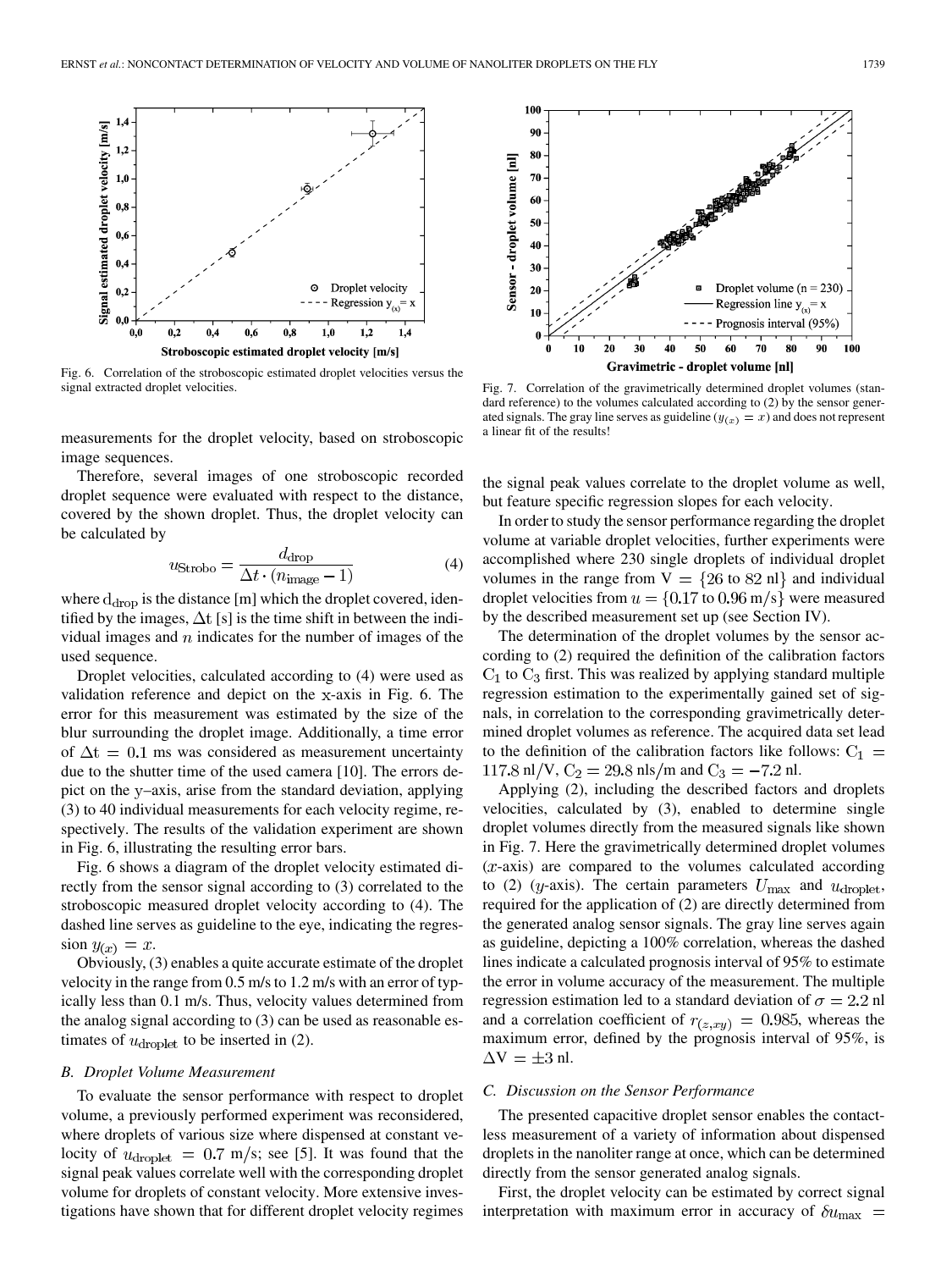+0.1 m/s and a maximum deviation in precision of  $\Delta u =$  $\pm 0.1$  m/s for the considered measurement range ( $u_{\text{droplet}}$  <  $1.3 \text{ m/s}$ . The results including the error bars are depicted in Fig. 6.

It can be seen that the application of (3) as well as the stroboscopic velocity estimation method (4) imply an increasing error for droplets at high velocity. This might derive from increasing droplet deformation caused by the required high dispensing dynamics to generate fast droplets with the used dispensing unit [4].

Having defined a droplet's velocity enables the application of (2) for the calculation of the droplet's volume. The derivation of this equation, based on standard multiple regression estimation, enables further the online determination of a dispensed droplet's volume with an accuracy of  $\Delta V = \pm 3$  nl, gained from the calibration measurement shown in Section V.

A validation of the defined calibration factors  $C_1$  to  $C_3$ , will be given in the following Section VI, where the identical factors are applied to (2) to calculate the volumes of measured droplets of different solutions than pure water.

Theoretically, the capacitive measurement principle is sensitive to a variety of influence parameters, especially the dielectric constant  $\varepsilon_r$  of the liquid and the lateral droplet position in between the measurement capacitor. To study the influence of those parameters to the sensor performance several experiments where accomplished and described in the following to quantify those influence effects.

## VI. INFLUENCE PARAMETERS

## *A. Influence of the Dielectric Constant*

One of the mentioned considerable influence factors, which derive from theory, is the dielectric constant  $\varepsilon_r$  of the droplets media. Equation (1) shows the dependency of the change in capacity due to a liquid droplet with dielectric constant  $\varepsilon_r$  by the Clausius–Mossotti factor  $f_{\varepsilon r}$ :

$$
f_{\varepsilon_r} = \left(\frac{\varepsilon_r - 1}{\varepsilon_r + 2}\right). \tag{5}
$$

Obviously, the influence of changes in  $\varepsilon_r$  is smaller for liquids with large dielectric constants, given by the nonlinearity of the factor.

To relate the influence of variable dielectric constants on the sensor performance at constant conditions, several hundred droplets of liquid with different dielectric properties were dispensed through the sensor capacitor and analyzed by the application of (2), using the calibration factors determined for water in Section V.

To vary the dielectric constant of the liquid at mostly constant rheological properties, which is required to enable a constant droplet formation, saline solutions with different concentrations, were used for the measurements [11], [12].

To generate data at very low dielectric constants a nonpolar liquid (gear oil – SHC624, ExxonMobil) was also used for the experiments (see Table I). Such liquids, however, require different dispensing parameters compared to water solutions, which leads to extremely different droplet shapes, entailing further errors caused by droplet deformation.

TABLE I DIELECTRIC CONSTANTS FOR DIFFERENT SALINE SOLUTIONS (@ 20 °C;  $f <$  GHz) ACCORDING TO [12]

| Solution        | Conc.<br>[mol/l] | Dielectric<br>constant<br>$\varepsilon_r$ (a) 20°C |
|-----------------|------------------|----------------------------------------------------|
| Water           | pure(DI)         | 81                                                 |
| Saline solution | 10               | 63                                                 |
| Saline solution | 20               | 51                                                 |
| Saline solution | 3.0              | 43                                                 |
| Oil (SHC624)    |                  | $\sim$ 2                                           |



Fig. 8. Correlation of the sensor determined droplet volumes to the gravimetrically determined reference values for different solutions, indicated by the different symbols. The gray line serves as guideline  $(y_{(x)} = x)$  and is not a linear fit of the results!

The results of the experiment with water and saline solutions at identical velocities including the oil measurements featuring different droplet shapes and velocities are shown in Fig. 8.

Obviously a change of the dielectric constant in the range from 43 to 81—as provided by the saline solutions—does vary the correlation function only by around 3% and does not significantly falsify the droplet volume calculated by the sensor calibrated according to (2) to water as a reference medium. However, for a very small dielectric constant like for the gear oil, the change can be considerably and the sensor would need a recalibration to the specific properties.

## *B. Influence of Lateral Sensor Misalignment*

The following section studies the influence of the position of the droplet's flight path with respect to the center of the sensor capacitor. Due to the theoretical assumption that the electric field in between the half shell electrodes is inhomogeneous—which was confirmed by an electric field simulation—see Fig. 1 and [5], each specific droplet position will introduce an error of certain magnitude to the measurement.

To estimate the size of such errors, five different droplet positions (a.–e.) were predefined, see Fig. 9, and the specific influence of the position was investigated by experiment.

Within the experiment droplets of a water-ink mixture were dispensed through the sensor capacitor at the various positions. A camera, installed below the sensor served to monitor the droplets position. The droplets impinged on a hydrophobic coated glass slide, which was mounted above the camera lens, after they had passed the sensor capacitor. The ink-mixture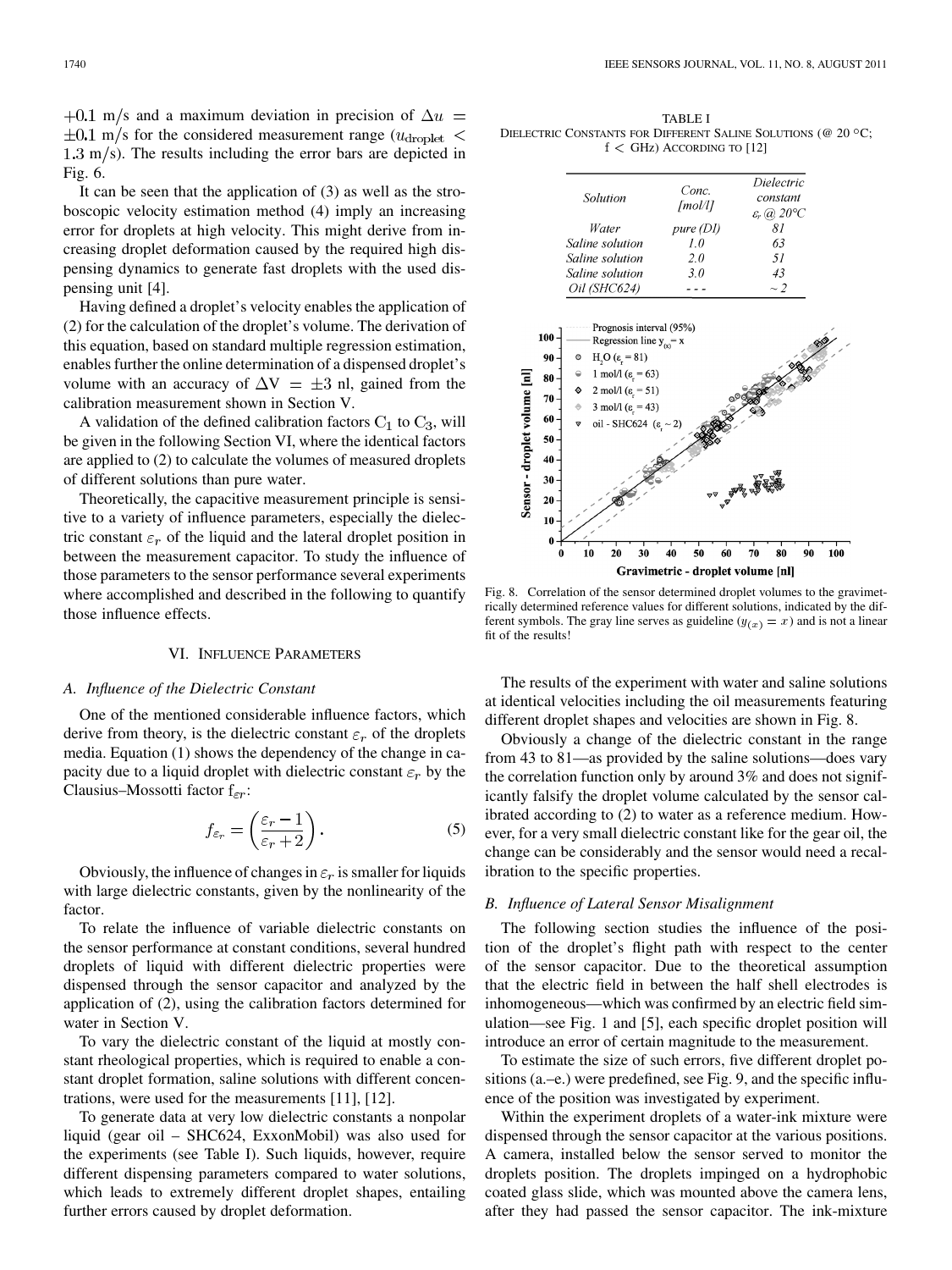Capacitor electrodes





Droplet position (a.- e.)

Fig. 9. Principle sketch of the target positions of the droplets (a.-e.) relative to the capacitor electrodes. The image sequence shows the realization of the position influence experiment. Single droplets were dispensed at the sketched positions through the sensor capacitor.



Fig. 10. Analog sensor signals gained from the experiments with different lateral sensor alignments. The individual signal peaks (a.-e.) are generated by droplets of the same volume and velocity dispensed at different lateral positions relative to the capacitor electrodes. Each peak is indicated by a letter to correlate the peak to the corresponding droplet position in Fig. 9.

was used to increase the contrast of the image. The actual measurement positions compared to the aspired positions are given by the picture sequence in Fig. 9. The diffuse images of the capacitor in the pictures a.–e. derive from the small focal depth of the camera. Therefore, a sharp image of the sensor, taken from the same position is provided in the left upper corner as reference. The dashed lines in the several pictures indicates the actually shape of the capacitor electrodes as guideline.

The images enable to correlate the generated analog sensor signals to the corresponding lateral droplet position in between the measurement capacitor. All droplets were dispensed with equal velocity and volume.

The mean value of ten sensor signals generated at the certain droplet positions are shown in Fig. 10. Each sensor signal represents a particular position (a.–e.). The statistical standard deviation of the individual peak values are given by the provided error bars.

#### *C. Discussion on Influence Parameters*

The discussed results, presented in Section V, represent the sensor performance at ideal boundary conditions. The experiments were accomplished using one droplet media (pure water) at an accurate alignment of the dispenser nozzle to the centre of the measurement capacitor, but these accurate results can be supposed to the influence of a set of certain influence parameters. One of these parameters is the dielectric constant of the measured media.

Theoretically, the dielectric constant has a non – linear influence to the change in the capacity, see (1). The results of the experiment from Section VI-A, however, have shown that the droplet's dielectric constant does not influence the sensor response for the considered range ( $\varepsilon_r = 43$  to  $\varepsilon_r = 81$ ) significantly. For this considered range the Clausius–Mossotti factor  $f_{\varepsilon r}$ , see (4), changes from 0.96 to 0.93 only. As very low dielectric reference, gear oil with  $\varepsilon_r \sim 2$  was used, which results in a factor  $f_{\epsilon r}$  of 0.25. As expected, the experiments resulted in very low sensor peak signals and a significant different correlation to the reference; see Fig. 8. As a result from theory and experiment, the sensor can be considered nearly independent on the dielectric constant for a wide range of liquids, especially if the liquids with dielectric constants larger than approx.  $\varepsilon_r = 30$ .

The assumed error for the influence of variable dielectric constants in the range from  $\varepsilon_r = 43 - 81$  is gained from the accomplished experiments and calculated by standard prognosis interval (95%) estimation. It sums up to a maximal error in volume accuracy of  $\Delta V = \pm 8$  nl.

Beside the evaluation of the influence of the dielectric constant to the sensor performance, this experiment can also be seen as validation for (2), used as volume calibration equation for the sensor. Applying the identical calibration factors  $C_1$  to  $C_3$  as used in Section V, lead to a very good correlation of the droplet volumes measured by the sensor to the gravimetrically determined volumes. Thus, (2) including  $C_1$  to  $C_3$ , defined in Section V, can be taken as precise volume calibration for the contactless measurement of dispensed droplets in the nanoliter range for the given sensor geometry. A further considerable influence parameter, which occurs in theory, is the droplet's lateral position in between the measurement capacitor electrodes.

Due to the inhomogeneity of the electric field in between the half shell electrodes (see Fig. 1), the specific position of a droplet relative to the capacitor's centre influences the magnitude of the change in capacitance. This can be simply deduced from Maxwell's first law. According to this, the influence of a dielectric body inserted into an electric field changes the flux density proportional to the electric field strength  $E$  [13].

$$
\vec{D} = \vec{E} \cdot \varepsilon_0 \cdot \varepsilon_r. \tag{6}
$$

From this it can be seen that an initially high flux density, influenced by a certain dielectric medium, increases significantly stronger than for an initially low flux density. Therefore, a droplet passing through a region of higher electrical field strength will lead to a larger change in flux density, thus to a larger change in capacity of the enclosing plate capacitor.

The experiment, presented in Section VI-B studied the influence of the lateral droplet position relative to the capacitor's center. Fig. 10 illustrates five analog sensor signals generated by droplets dispensed at similar parameters (velocity and volume) at five different lateral droplet positions within the measurement capacitor. It can be seen that the maximum peak signal value changes for the different positions. Droplets passing through regions with higher electrical field density, identified by finite element method (FEM) simulation, entail higher signal peak values.

Therefore, the experimental results are in agreement with theory. The error associated with this position dependency, when the calibrated sensor is used for volume measurements,